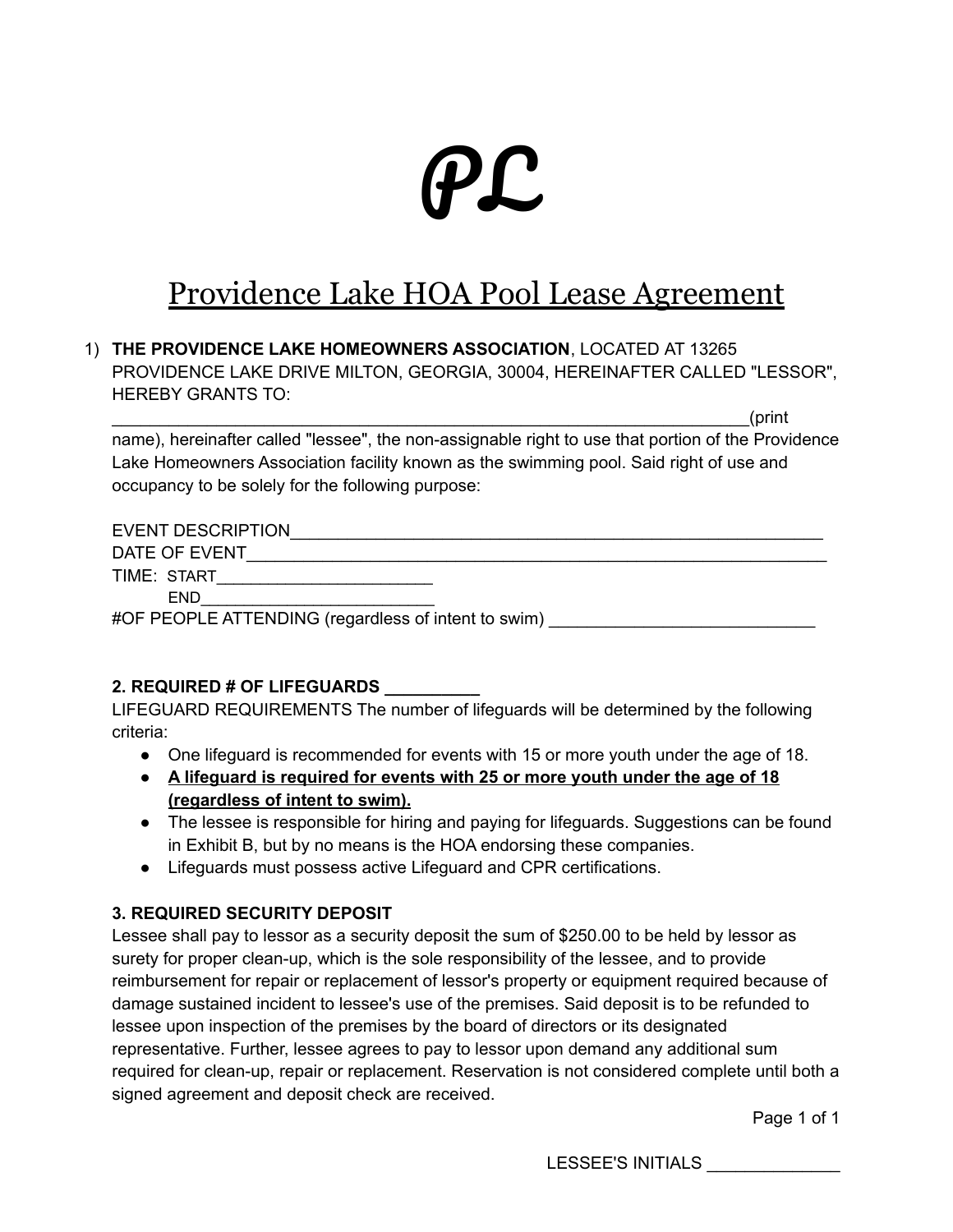#### **4. POOL IS OPEN TO OTHER RESIDENTS AND THEIR GUESTS DURING YOUR FUNCTION.**

#### **5. NO GLASS IS PERMITTED WITHIN THE ENCLOSED POOL FENCE AREA.**

#### **6. CLEAN-UP IS TO BE COMPLETED BEFORE EVENT END TIME NOTED ABOVE.** By

accepting this lease the lessee agrees to remove from the facility all remnants of the event. Lessee is responsible for removing all trash and recycling from the receptacles on premises. Trash bags and recycling material should be placed within the appropriate commercial bin and taken to the curb for collection. Any decorations must be removed. All furniture must be returned to its original location and straightened up.

**7. INDEMNITY** Lessee, by accepting this lease, agrees to release lessor, it officers, directors, Management company and its employees from all damages and claims of every kind, whether to person or to property, arising incident to the lessee's use of the premises or arising during the lessee's use of the premises and lessee agrees to hold the lessor, its officers, directors, Management company and its employees harmless from any damage, claim, lawsuit, or judgment sustained by lessee or any of its agents, employees, invitee, guests or any other person, including caterers, on the premises incidental to or during the time of the lease, and to indemnify the lessor, its officers, directors, Management company or its employees against any and all claims, demands, lawsuits or judgments arising from the negligence of the lessor, its officers, directors, Management company or its employees.

**8. CONDUCT OF HOMEOWNER AND GUESTS** The lessee is solely responsible for the conduct of their guests during the time of the event. **The lessee must be present on the premises at all times during the event time frame.** Lessee and lessee's guests are required to observe and adhere to all rules and regulations of the lessor regarding use of and conduct on the leased premises.

**9. TERMINATION** The use of the leased premises shall be subject at all times to the control and supervision of the association , who may, without notice to lessee, demand cessation of any function and request guests to leave the premises if the rules and regulations are not observed. The lessor, its officers, directors, Management company or its employees shall have the right to terminate this lease agreement for any reason and this lease agreement shall be null and void. In the event this lease agreement is terminated by lessor, its officers, directors, Management company or its employees during the event time frame, the above reservation deposit shall be forfeited to lessor.

Page 1 of 2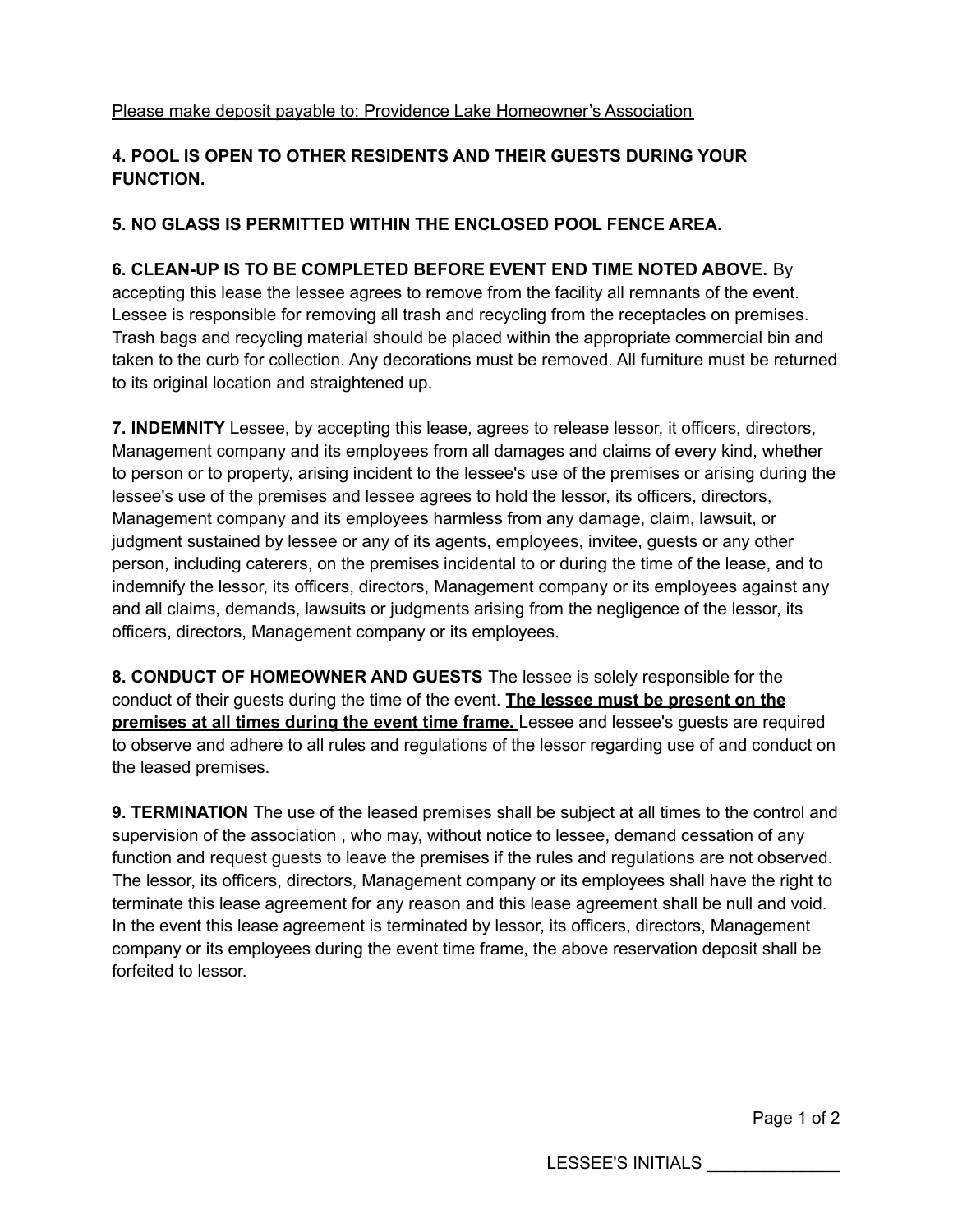**By signing this agreement, the Lessee agrees to all terms and conditions listed, as well as all Pool Rules as listed within Exhibit A**.

|  | [Lessee's signature] |
|--|----------------------|
|  |                      |
|  |                      |
|  |                      |
|  |                      |

Please return signed Rental Agreement & Security Deposit to a Pool Committee member. Unless both are received, your reservation is not considered complete.

Page 1 of 3

LESSEE'S INITIALS \_\_\_\_\_\_\_\_\_\_\_\_\_\_\_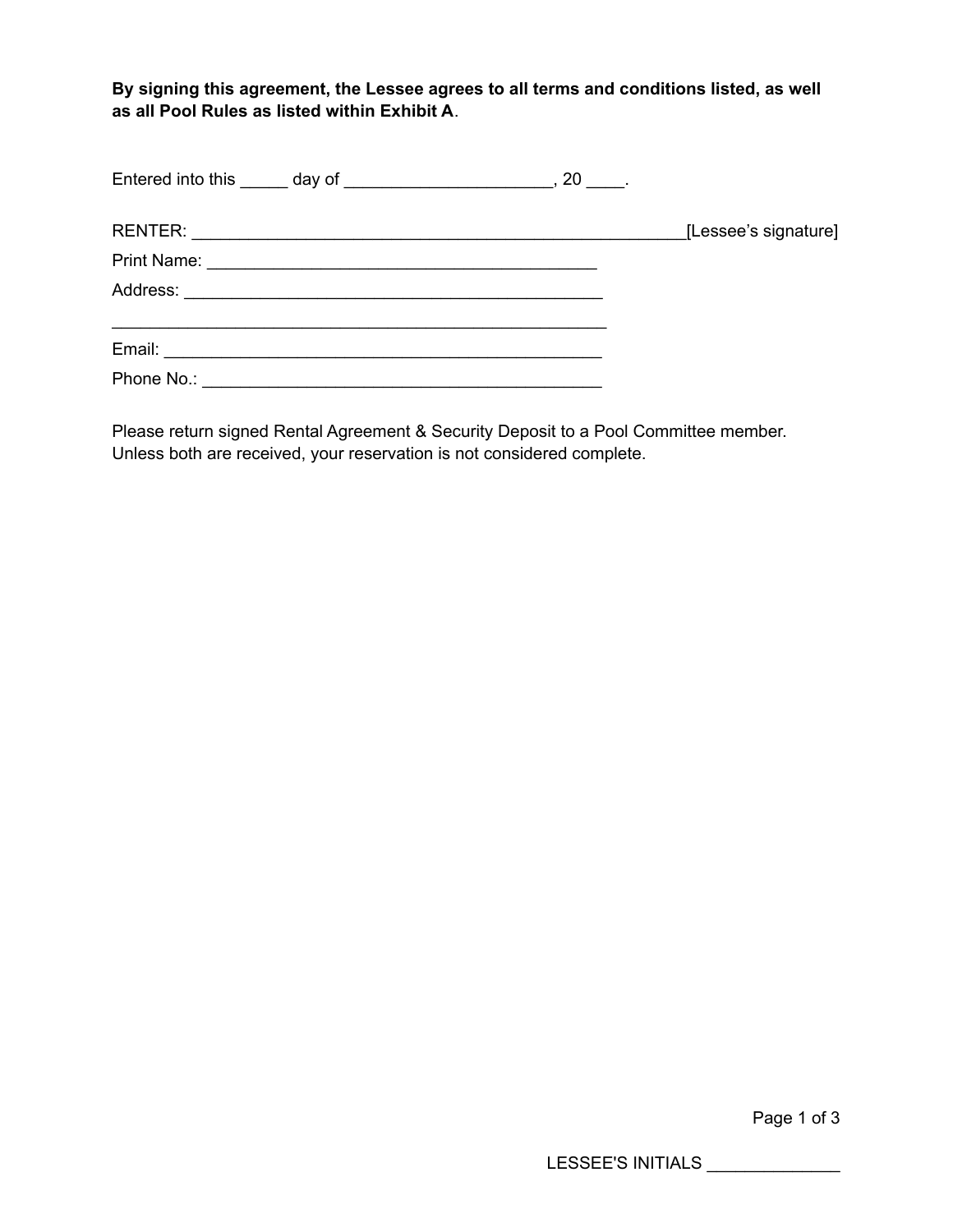# **EXHIBIT A**

### **PROVIDENCE LAKE SWIMMING POOL AND RECREATION AREA RULES AND GUIDELINES INTRODUCTION:**

A. The safety and enjoyment of the members of Providence Lake is the primary concern in the operation of our pool and recreation area. If we show courtesy and consideration for others in the use of our facilities, few rules and guidelines will be needed.

B. Weapons are not permitted in the recreation area.

C. Homeowner must be current on association fees to use

#### **Any violation of the rules will result in a suspension of privileges.**

#### **SWIMMING POOL RULES**

THESE FACILITIES ARE FOR THE USE OF THE HOMEOWNERS OF THE PROVIDENCE LAKE HOMEOWNERS ASSOCIATION. SWIM AT YOUR OWN RISK. THERE ARE NO LIFEGUARDS ON DUTY. PROVIDENCE LAKE HOMEOWNERS ASSOCIATION ASSUMES NO RESPONSIBILITY FOR ACCIDENTS.

**POOL HOURS:** Every day: 9 a.m. to 9:00 p.m.

A RESPONSIBLE ADULT MUST ACCOMPANY ANYONE UNDER THE AGE OF EIGHTEEN (18) YEARS OF AGE. Residents under the age of eighteen (18) that are certified for "Water Safety Level 3" or "Lifeguard" from Red Cross or YMCA can present the certificate to the Homeowners Association or Pool Committee for review prior to using the pool.

- 1. Shower before entering the water.
- 2. Proper swim attire must be worn.
- 3. Children shall not use the pool without an adult in attendance.
- 4. Adults should not swim alone.
- 5. All children three years old and younger and any child not potty-trained must wear snug fitting plastic pants or a water resistant swim diaper.
- 6. Persons with skin disorders, colds, or any other infections or diseases are not permitted in the pool.
- 7. Do not swim if you have had diarrhea within the past two weeks.
- 8. Do not swallow the pool water.
- 9. No diving.
- 10. No dunking, spouting water, running, scuffling, or horseplay will be permitted in the pool or pool area.
- 11. No games will be played in the pool that bother or annoy other persons present.
- 12. No smoking within the pool fenced area.
- 13. No profanity, improper behavior, or vulgar remarks are permitted.
- 14. Food and drinks are allowed on the pool deck
- 15. No food or drinks in the pool.
- **16. Absolutely no glass containers in the pool area.**

Page 1 of 4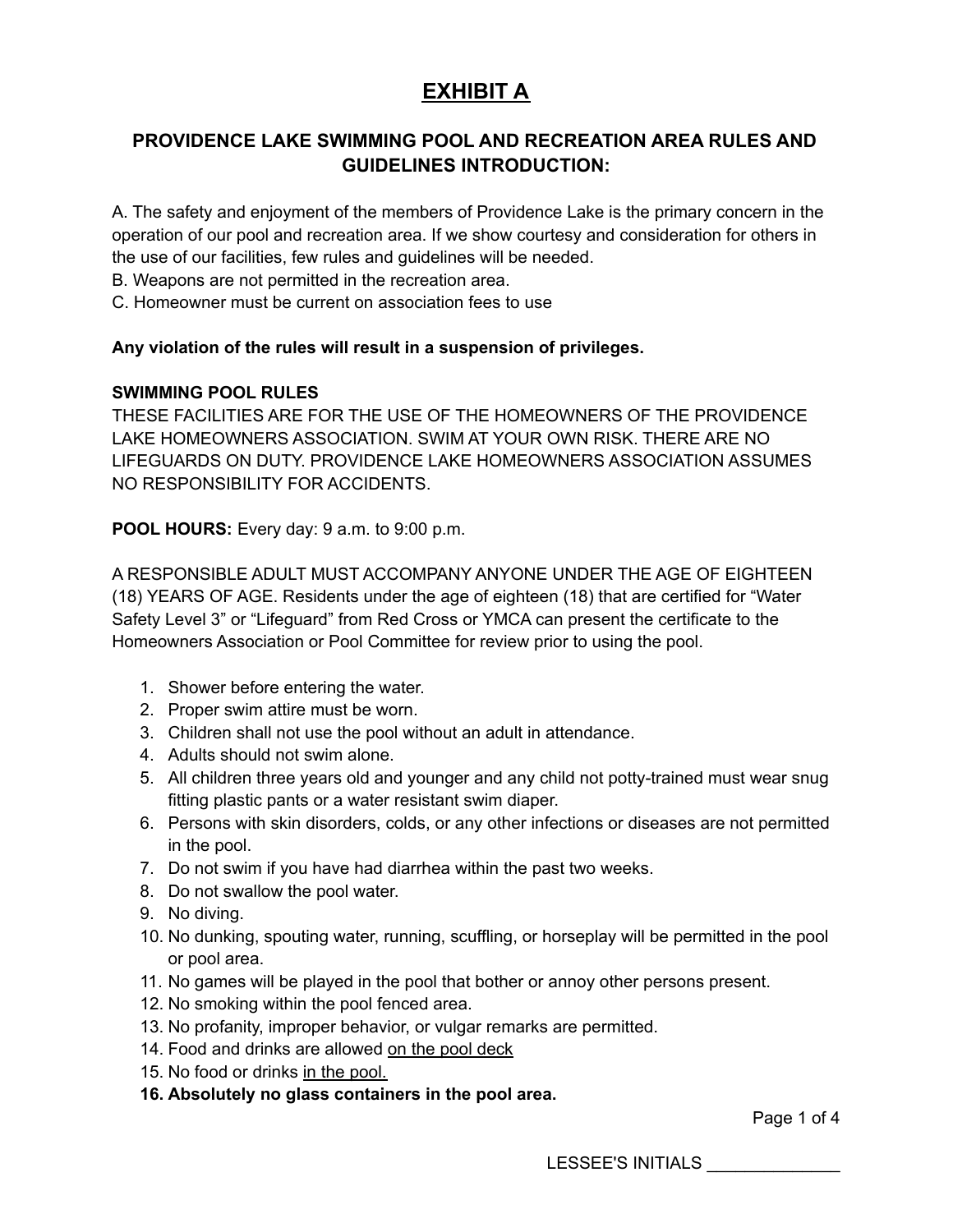- 17. No bicycles, skates, skateboards, or other such devices are permitted within the pool area.
- 18. Inflatable devices, no larger than the body, will be permitted in the pool, but only when space permits.
- 19. No animals are allowed in the pool or pool enclosure, except service animals are allowed on the deck.
- 20. Do not swim if the suction outlets are missing, broken, or not clearly visible from the deck.
- 21. A person whose ability is impaired by alcohol or drugs is not permitted in the pool or pool area.
- 22. The gate must be kept closed and locked for insurance and control purposes.